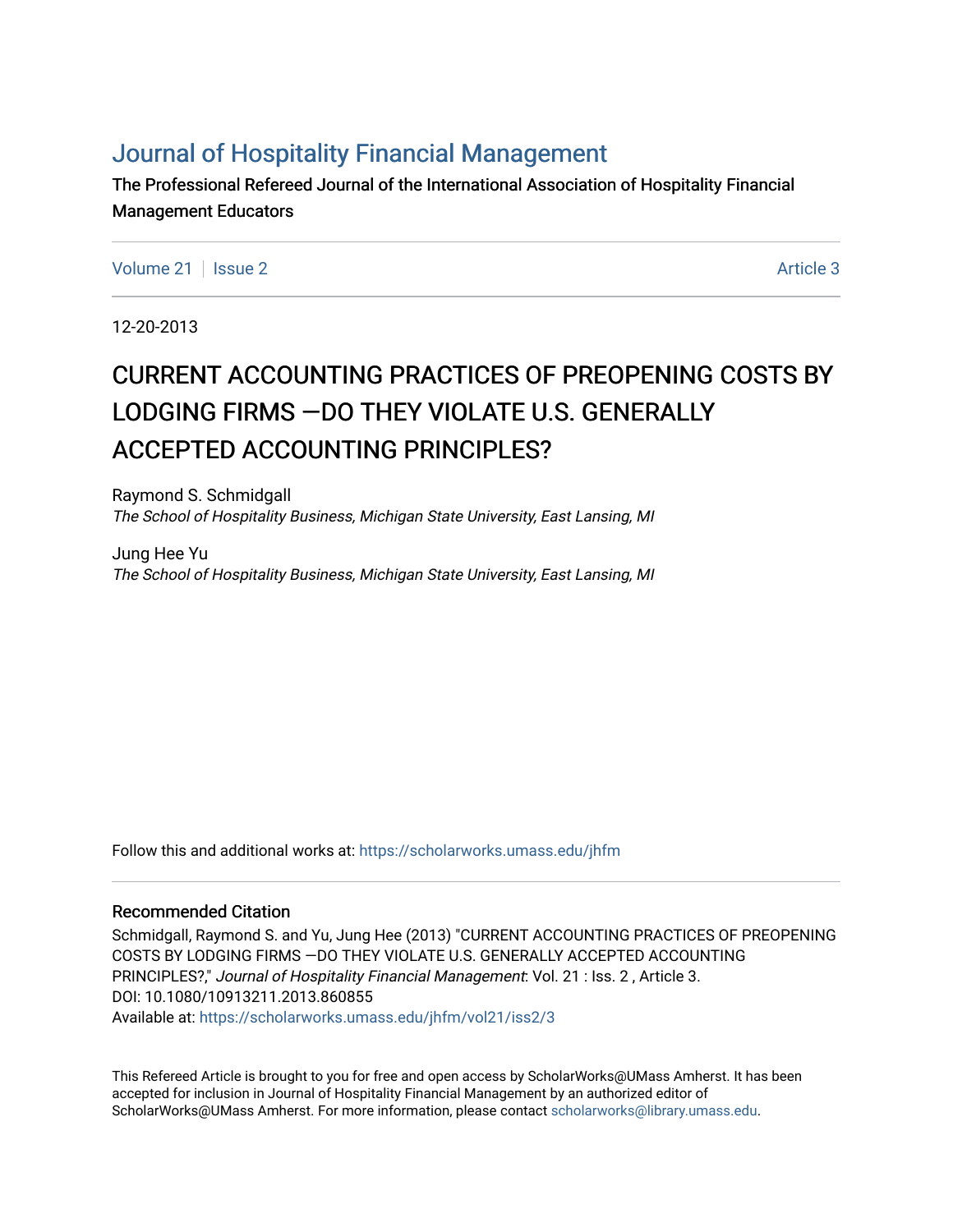Downloaded by [University of Massachusetts, Amherst] at 15:23 29 December 2017 Downloaded by [University of Massachusetts, Amherst] at 15:23 29 December 2017

# CURRENT ACCOUNTING PRACTICES OF PREOPENING COSTS BY LODGING FIRMS —DO THEY VIOLATE U.S. GENERALLY ACCEPTED ACCOUNTING PRINCIPLES?

Raymond S. Schmidgall and Jung Hee Yu

The School of Hospitality Business, Michigan State University, East Lansing, MI

ABSTRACT. This study examines the practice of accounting for preopening costs in U.S.-based hotels. The study surveyed 225 CFOs, controllers, and senior-level executives of lodging companies during the 2012–2013 period to examine current accounting practices for preopening costs in their firms. The research questions measured the amounts spent on preopening costs, key expenditures included as preopening costs; when/where these preopening costs were expensed, and the incentive operating fee arrangement. Results revealed that many lodging firms did not account properly for their preopening costs in accordance with U.S. Generally Accepted Accounting Principles (GAAPs). As such, the current practice of accounting of preopening costs in lodging firms is better understood and the need for further guidance on treatment of preopening expenses in the next (11th) edition of Uniform System of Accounts for the Lodging Industry (USALI) is explored.

# INTRODUCTION

The complexity of owning and managing hotels has changed drastically inthe past 50 years. For the most part, the owners of hotels have managed their hotels throughout the history of inn keeping. However, in the 1970s, many hotel owners were forced to engage operating companies to manage their hotels. Then, starting in the 1990s, major firms opted to separate management from ownership. For example, Marriott Corporation, in the early 1990s, split into a management/franchise company (Marriott International) and an ownership company (Host Marriott, subsequently renamed Host Hotels).

Marriott International (MI) manages many hotels owned by Host Hotels today. MI is generally paid for managing hotels based on sales (a base operating fee) and often gross operating profit (GOP; incentive operating fees). The percentage of sales portion is relatively easy to calculate; however, the calculation of GOP can be more difficult. What expenses are subtracted to determine GOP? More specifically, should the preopening expenses be subtracted before or

after GOP? More fees will be earned by the management company if the preopening expenses are written off as amortization expense after GOP rather than if the preopening costs are expensed in the operated departments and as marketing expense. However, if preopening costs are expensed prior to the hotel opening, then management fees are not impacted.

When companies open a new property, questions are raised concerning how to account for preopening costs and even what constitutes the preopening costs. Although the Uniform System of Accounts for the Lodging Industry (USALI) has been a very useful guide in many accounting situations for the industry, little guidance in recent editions has been provided for accounting for preopening costs. The accounting for preopening costs is important because, depending on how they are accounted for, management fees and other related fees could be impacted. To clarify the ambiguity and to provide guidance, a study of how lodging industry firms account for their preopening costs has been conducted.

Address correspondence to Raymond S. Schmidgall, PhD, CPA, Hilton Hotels Professor, The School of Hospitality Business, Michigan State University, 645 N. Shaw Lane, 240 Eppley, East Lansing, MI 48824, USA. Email: schmidga@bus.msu.edu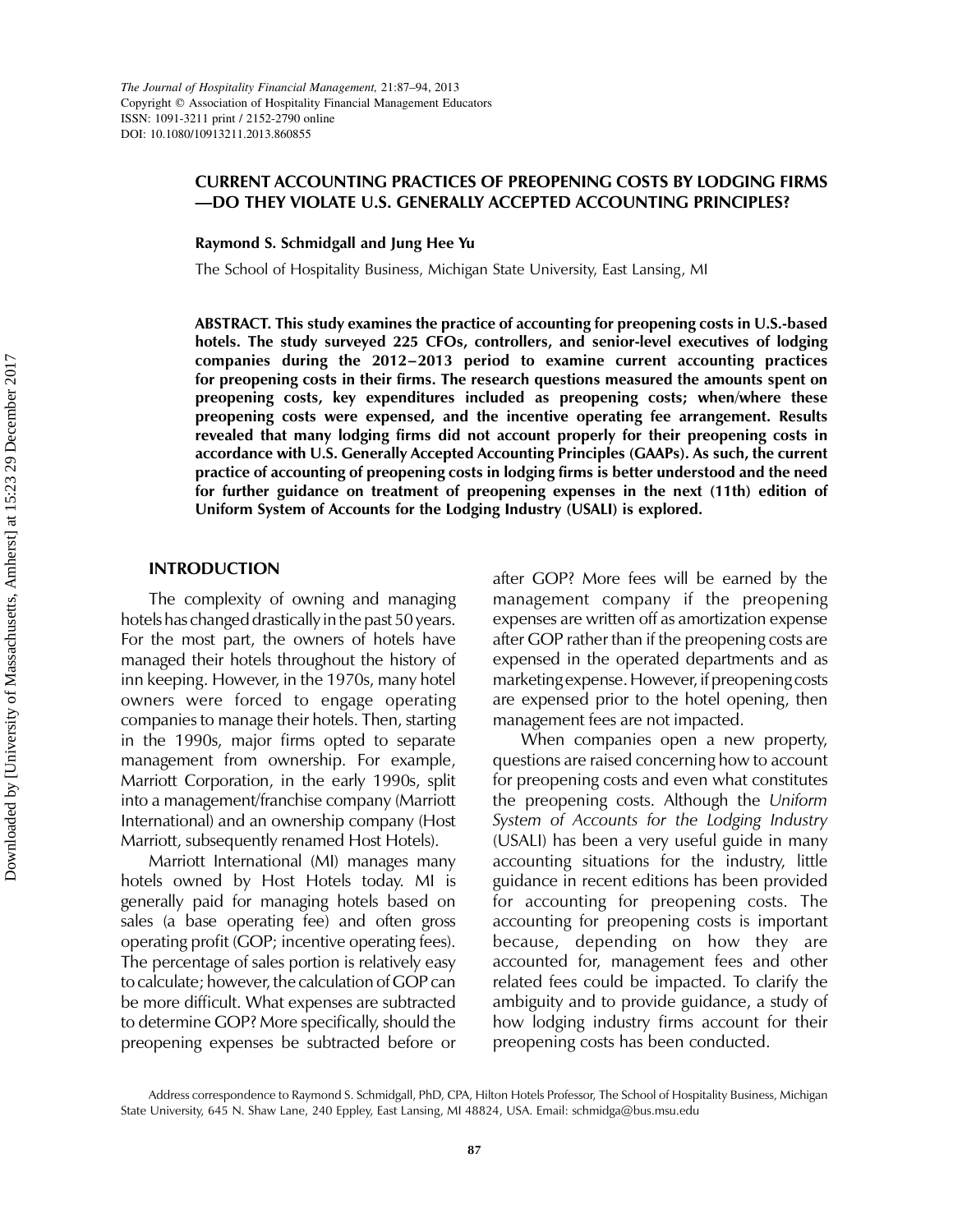#### LITERATURE REVIEW

Preopening costs include the soft costs incurred prior to the opening of a lodging property. Common expenditures shown as preopening costs are the costs for hiring and training staff and the early marketing costs, including the grand-opening party. These costs are incurred prior to the formal opening of a lodging property; thus, they are commonly referred to as preopening costs.

Prior to the release of the 9th edition of the USALI in 1996, preopening costs were capitalized and reported on the balance sheet as other assets (Damitio & Schmidgall, 1998). These costs were then amortized over a relatively short period of time, for example, 3 to 5 years, and shown as amortization expense on the income statement. The 8th edition, published in 1988, suggested preopening expenses be reported as other assets on the balance sheet and amortized as amortization expense over a short period of time (Hotel Association of New York City & American Hotel & Motel Association,1986).

The 9th edition of the USALI signaled a change in accounting for preopening costs, reflecting the practice (U.S. GAAP) of writing off preopening expenses immediately or expensing them over a period of no more than one year (Damitio & Schmidgall, 1998). In the section titled "Changes from the Prior Editions," the following is stated:

Of particular note, this edition has deleted all references to preopening expenses (although properties that currently have recorded preopening expenses as an asset would continue that amortization until the asset is fully amortized). This action was taken because it has become common practice to write off preopening expenses as incurred or to amortize them over a period of no more than one year. (Hotel Association of New York City & American Hotel & Motel Association, 1996)

There was no further mention of preopening costs in the 9th edition, including the expense dictionary. The current 10th edition of the USALI does not include any guidance for accounting for preopening expenses, either (Hotel Association of New York City & American Hotel & Motel Association, 2006). Therefore, little guidance has been provided in the hospitality literature for accounting for preopening expenses other than that they be written off. As a result, a person might question whether lodging companies follow this practice appropriately. In fact, based on this research, it is revealed that the majority of respondents of this research study are following the rules stated in the outdated 8th edition of USALI rather than those outlined in the 9th edition and now the 10th edition.

The Financial Accounting Standards Board (FASB) specified the types of preopening costs as part of a larger category titled start-up costs (Financial Accounting Standards Board, 2011c). Examples of start-up costs include recruiting and training employees, whereas advertising costs are specified by FASB as non-start-up costs, as shown in Table 1 (Financial Accounting Standards Board, 2011a). Start-up costs per the FASB should be expensed rather than capitalized and amortized (Financial Accounting Standards Board, 2011b). This guideline is consistent with the 9th edition of USALI and reconciles conflicts with regard to how to account for preopening expenses.

Are preopening costs significant in amount? This question can be answered by looking at the annual publication by Hospitality Valuation Systems (HVS), HVS Hotel Development Cost Survey 2010 (Sahlins, 2011). The combination of preopening and working capital as a percentage of the total lodging development costs averages 4%. Thus, a lodging development costing \$50 million would include approximately \$2 million for preopening costs and working capital.

The impact on management fees could be significant, depending on the accounting for preopening costs. Assume an incentive operating fee (IOF) of 10% of GOP. If \$2 million of preopening costs are written off as a fixed charge in the first year, the IOF will be \$200,000 greater than if they had been expensed to operations and marketing. Of course, these preopening costs should have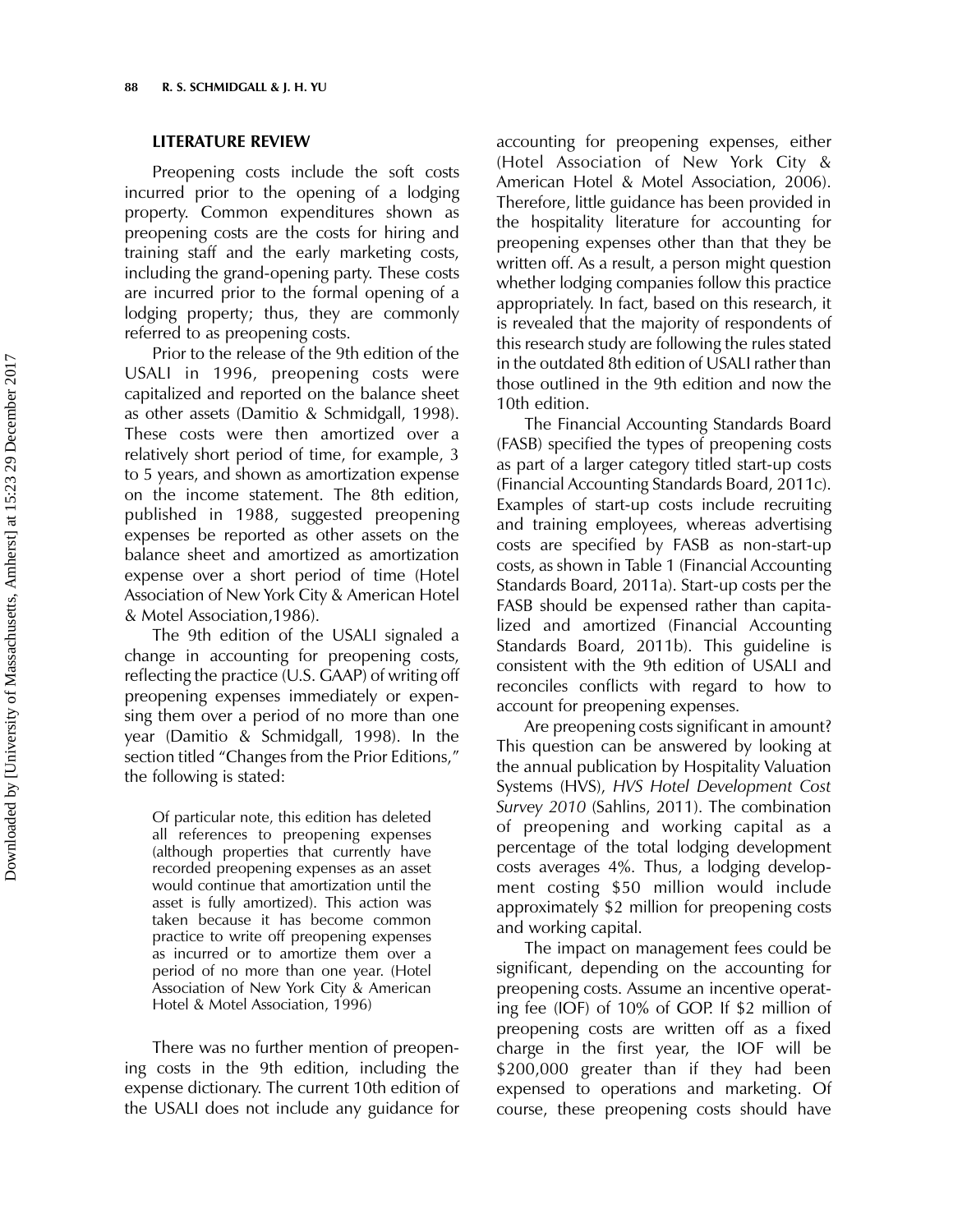| Examples of Start-up Costs                                                                                                                                                                                                                                                                                                                                                                                                                                                                                                                                                      | Example of NON-Start-up Costs                                                                                                                                                                                                                                                                                                                                                                                                     |
|---------------------------------------------------------------------------------------------------------------------------------------------------------------------------------------------------------------------------------------------------------------------------------------------------------------------------------------------------------------------------------------------------------------------------------------------------------------------------------------------------------------------------------------------------------------------------------|-----------------------------------------------------------------------------------------------------------------------------------------------------------------------------------------------------------------------------------------------------------------------------------------------------------------------------------------------------------------------------------------------------------------------------------|
| • Travel costs, employee salary-related costs and consulting costs<br>related to feasibility studies, accounting, legal, tax, and<br>governmental affairs<br>• Salary-related expenses for the management of the opening team<br>• Travel costs including hotel charges, meals, and transportation for<br>the opening team<br>• Recruiting and training costs and meals for newly hired employees<br>• Salary-related expenses for new employees<br>• Security, property taxes, insurance, and utilities costs incurred<br>after construction is completed but prior to opening | • Advertising costs<br>• Costs of long-lived asset additions<br>• Costs that can be capitalized as inventory<br>• Deferred financing costs<br>• Costs of furniture and cash registers<br>• Costs to obtain licenses, if any<br>Security, property taxes, insurance, and utilities costs<br>related to construction activities<br>• Costs of leasehold improvements and furniture<br>Architect fees for the leasehold improvements |

TABLE 1. Examples of Start-up Costs and Non-Start-up Costs FASB Section 720-15-55

been expensed prior to the opening of the hotel. Thus, accounting for preopening costs today as has been done in the past would incur more cost for the hotel owners.

#### RESEARCH QUESTIONS

Because there has been little research published regarding preopening costs, several areas will be investigated. Though HVS has published some results, more research is warranted in order to determine the amounts spent on preopening costs. Further, preopening costs may vary from hiring and training of personnel prior to the lodging property opening to the costs of the grand-opening party. Just what expenditures constitute preopening costs is worth investigating. The accounting rules have changed regarding the expensing of preopening costs, so this research project investigates the extent to which the current methods of accounting for preopening costs reflect the current accounting rules. Finally, many hotels are managed, and the accounting for the incentive portion of operating fees could be impacted accordingly. Therefore, research regarding incentive operating fees also appears warranted.

The four research questions are as follows:

- 1. What amounts are spent by lodging operators on preopening costs?
- 2. What expenditures are included as preopening costs?
- 3. When and where are preopening costs expensed?
- 4. What is the IOF arrangement?

#### RESEARCH METHODOLOGY

A survey questionnaire was developed to address the major questions. Only financial executives can most likely answer questions regarding the desired detailed accounting information; for this reason, CFOs, controllers, and higher senior-level executives, such as CEOs, of lodging companies were contacted. The Hotel Management Survey (2011 and 2012) conducted by Hotel Management was used to construct the initial company list. The lodging companies in this research are categorized into three groups: Owners and Developers, Third-party Management Companies, and Hotel Brands. In addition to the companies from The Hotel Management Survey (2011 and 2012), selected financial management committee members of the American Hotel & Lodging Association (AH&LA) were included in this study. In total, 225 companies were included in this study. Some companies belong to multiple categories. The number of companies by company types is shown in Table 2.

The initial draft of the preopening survey questionnaire was sent to executives of 36 companies, and they were asked to critique the questionnaire. Twenty-five respondents shared their opinions on the draft of the questionnaire and the questionnaire was revised, reflecting their input.

The revised questionnaire was then mailed to executives including CFOs and controllers of the 225 companies. Forty-one responded by September 2012. To increase the response rate, a second survey was mailed in October, and 18 additional responses were returned by January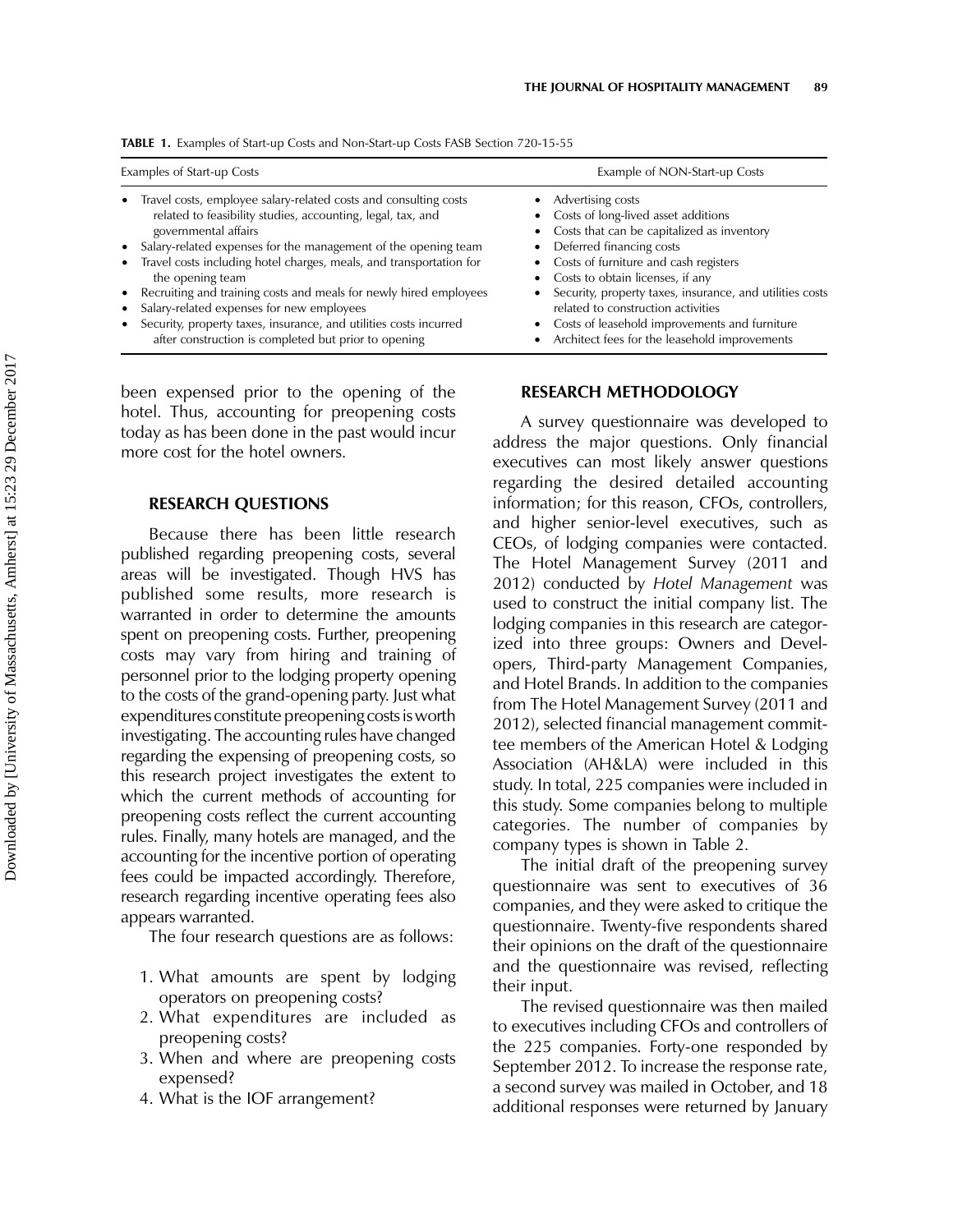TABLE 2. Sample Company Type

| Company Type                                                  | Number        | Percentage |
|---------------------------------------------------------------|---------------|------------|
| <b>Brand Company</b>                                          | 32            | 14%        |
| Third-Party Management Company                                | 72            | 32%        |
| Hotel Owner                                                   | 71            | 32%        |
| Hotel Owner and Brand Company                                 | $\mathcal{P}$ | 1%         |
| Third-Party Management Company<br>and Hotel Owner             | 46            | 20%        |
| Third-Party Management Company,<br>Hotel Owner, Brand Company | $\mathcal{P}$ | 1%         |
| <b>Total</b>                                                  | 225           | 100%       |

2013. In total, 59 financial executives responded, yielding a 26.2% response rate. Even though 59 is not a huge number, the 26.2% return rate is relatively high. Descriptive analysis was conducted for each question using the Statistical Package for the Social Sciences (SPSS; Version 17.0).

#### THE RESPONDENTS

Fifty-six respondents identified their company types (Table 3). Twenty-five (44%) respondents said they were with a company that was a management company that also owned hotels, and twenty (36%) said they were with third-party management companies. Exactly half (28, or 50%) of the respondents were CFOs, and one-quarter of the respondents were controllers (see Table 4). Sixteen (28%) companies identified their lodging properties as upper-midscale, and fourteen (25%) as midscale (see Table 5). Respondents were requested to reveal the size (number of rooms) and year of the most recently opened lodging facility. Forty (71%) indicated that their lodging facility had fewer than 200 guest rooms, and ten (18%) said they had between 200 and

TABLE 3. Types of Companies Responding

| Your Company Is a                                        | Number        | Percentage |
|----------------------------------------------------------|---------------|------------|
| Management Company, Hotel Owner                          | 25            | 44%        |
| Third-Party Management Company                           | 20            | 36%        |
| <b>Hotel Owner</b>                                       | 6             | 11%        |
| Management Company, Hotel Owner,<br><b>Brand Company</b> | 3             | 5%         |
| Brand Company, Hotel Owner                               | $\mathcal{P}$ | 4%         |
| <b>Total</b>                                             | 56            | 100%       |

TABLE 4. Position Titles of Respondents

| Your Position Title Is | Number | Percentage |
|------------------------|--------|------------|
| <b>CFO</b>             | 28     | 50%        |
| Controller             | 14     | 25%        |
| <b>CEO</b>             | 4      | 7%         |
| Accounting Supervisor  | 2      | 4%         |
| Other                  | 8      | 14         |
| <b>Total</b>           | 56     | 100%       |

|  |  |  | <b>TABLE 5.</b> Types of Hotels |
|--|--|--|---------------------------------|
|--|--|--|---------------------------------|

| The Majority of Your Lodging<br>Properties Are | Number | Percentage |
|------------------------------------------------|--------|------------|
| Luxury                                         | 2      | 4%         |
| Upper-upscale                                  | 9      | 16%        |
| Upscale                                        | 5      | 9%         |
| Upper-midscale                                 | 16     | 28%        |
| Midscale                                       | 14     | 25%        |
| Economy                                        | 3      | 5%         |
| Multiple Answers                               | 8      | 14%        |
| <b>Total</b>                                   | 57     | 100%       |

500 guest rooms (see Table 6). The majority (39, or 71%) of the responding executives indicated that their most recent hotel opening had been within the most recent 3 years (see Table 7).

#### RESEARCH FINDINGS

The total preopening costs of the most recently opened hotel by each respondent's company ranged from \$8,500 to \$17 million, with the median of \$336,868. As a percentage of the total development costs, the preopening costs ranged from 0.02% to 11%. The preopening costs' percentage for the first quartile was 1.5%, the median was 2.5%, and the third quartile was 5.0%. Fifty percent of responding financial executives revealed that the preopening costs of their most recently developed lodging facility

TABLE 6. Number of Rooms

| Number of Rooms      | Number | Percentage |
|----------------------|--------|------------|
| Fewer than 200 rooms | 40     | 71%        |
| $200 - 500$          | 10     | 18%        |
| $501 - 1000$         | 5      | 9%         |
| >1000                |        | 2%         |
| <b>Total</b>         | 56     | 100%       |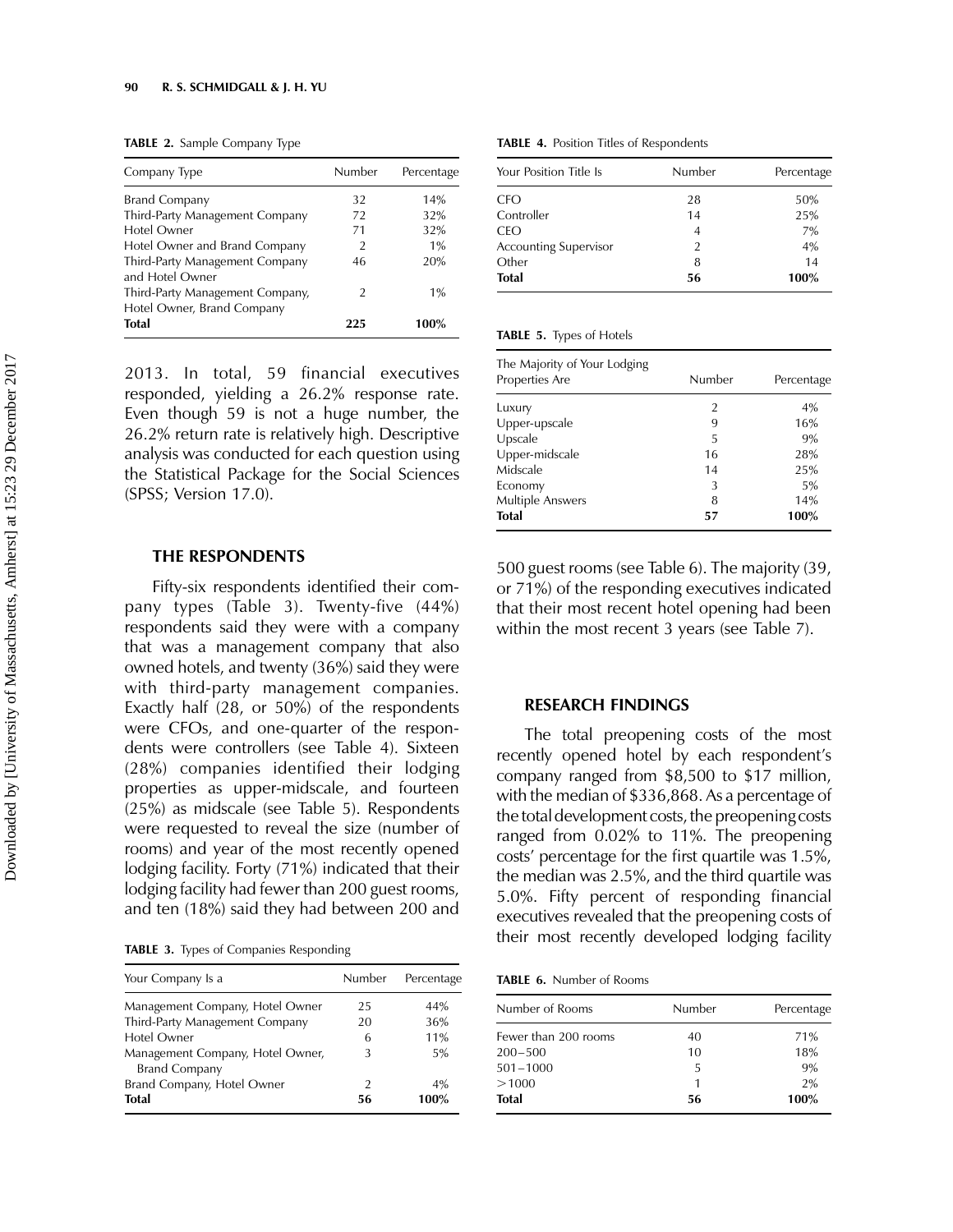| <b>TABLE 7.</b> Most Recent Year of Hotel Opening |  |  |
|---------------------------------------------------|--|--|
|---------------------------------------------------|--|--|

| The Year of Your Most Recent<br>Hotel Opening | Number | Percentage |
|-----------------------------------------------|--------|------------|
| 2008                                          | 6      | 11%        |
| 2009                                          | 10     | 18%        |
| 2010                                          | 10     | 18%        |
| 2011                                          | 11     | 20%        |
| 2012                                          | 18     | 33%        |
| <b>Total</b>                                  | 55     | 100%       |

comprised between 1.5% and 5% of the total development costs (see Table 8).

Financial executives were requested to reveal the post-opening management fee structure for the most recently opened hotel that is managed. In particular, they were asked to indicate a base operating fee (BOF) percentage and the incentive opening fee (IOF) arrangement. The BOF as a percentage of total sales generally ranged from 2.5% to 5%. Only one respondent indicated that the BOF was based only on room sales. Twenty-three (41%) respondents identified their BOF as 3% of total sales, and 18 (33%) respondents indicated 4% of total sales (see Table 9). Only 21 executives provided their IOF arrangement, and the details are provided in Table 10. Virtually every IOF is different! However, most are based on an income figure after operating expenses are subtracted.

Regarding the question of what costs were included as preopening expenses, this study

TABLE 8. Preopening Costs

|        | Amounts                  | Percentage of<br>Respondents |
|--------|--------------------------|------------------------------|
| Part A |                          |                              |
|        | \$8,500 - \$125,000      | 25%                          |
|        | \$140,000-\$336,868      | 25%                          |
|        | \$350,000-\$2,000,000    | 25%                          |
|        | \$2,685,000-\$17,000,000 | 25%                          |
|        | Total                    | 100%                         |
|        | Percentage of Total      | Percentage of                |
|        | Development Costs        | Respondents                  |
| Part B |                          |                              |
|        | $0.02\% - 1.5\%$         | 25%                          |
|        | $1.6\% - 2.5\%$          | 25%                          |
|        | $3.0\% - 5.0\%$          | 25%                          |
|        | $> 5.0\%$                | 25%                          |
|        | <b>Total</b>             | 100%                         |

TABLE 9. Base Operating Fees

| The Base Operating Fee Is % of Sales Number |               | Percentage |
|---------------------------------------------|---------------|------------|
| 2.5% of total sales                         | 3             | 5%         |
| 2% of total sales                           | $\mathcal{P}$ | 4%         |
| 3% of net room sales                        | 1             | 2%         |
| 3% of total sales                           | 23            | 41%        |
| 4% of total sales                           | 18            | 33%        |
| 5% of total sales                           | 8             | 15%        |
| Total                                       | 55            | 100%       |

revealed that the majority of lodging firms included hiring and training costs (98%), and sales and marketing (96%) as preopening costs. Just over 70% indicated professional costs as part of preopening costs, and another 68% indicated that their firms included initial costs

TABLE 10. The Incentive Operating Fee (IOF) Arrangement

| The Incentive Operating Fee Is                                                                                    | Number         | Percentage |
|-------------------------------------------------------------------------------------------------------------------|----------------|------------|
| $1\%$                                                                                                             | 1              | 5%         |
| 1% after NOI is met                                                                                               | 1              | 5%         |
| 1% after operating criteria net                                                                                   | 1              | 5%         |
| 3.5% of NOI                                                                                                       | 1              | 5%         |
| 5% of gross operating profit                                                                                      | 1              | 5%         |
| 5% of house profit                                                                                                | $\overline{2}$ | 10%        |
| 5% of NOI & target NOI                                                                                            | 1              | 5%         |
| 10% of adjusted net income<br>after owners' preferred return.                                                     | 1              | 5%         |
| 10% of adjusted operating income<br>over a specific hurdle                                                        | 1              | 5%         |
| 10% of cash flow after 8% owner<br>return                                                                         | 1              | 5%         |
| 15% of NOI in excess of predetermined<br>base line                                                                | 1              | 5%         |
| 20% of adjusted operating profit after<br>owner's preferred return of 11% on<br>invested capital                  | 1              | 5%         |
| 20% of available cash flow                                                                                        | 1              | 5%         |
| 20% of gross revenue beyond budgeted                                                                              | 1              | 5%         |
| 20% of net income above an owner's<br>priority. Above are post opening.<br>Technical services preopening expense/ | 1              | 5%         |
| fee was $$289,000$ (hotel + condos)<br>30% of NOI that exceeds feasibility                                        | 1              | 5%         |
| study NOI                                                                                                         |                |            |
| Based on cash flow                                                                                                | 1              | 5%         |
| Determined as a % of "modified" GOP,<br>and is subject to the availability of<br>cash                             | 1              | 5%         |
| Varies, certain percent after an owner<br>return                                                                  | 1              | 5%         |
| Based on NOI: 30% to management<br>company and 70% to owner                                                       | 1              | 5%         |
| <b>Total</b>                                                                                                      | 21             | 100%       |

Note. \*Respondent indicated simply "1%."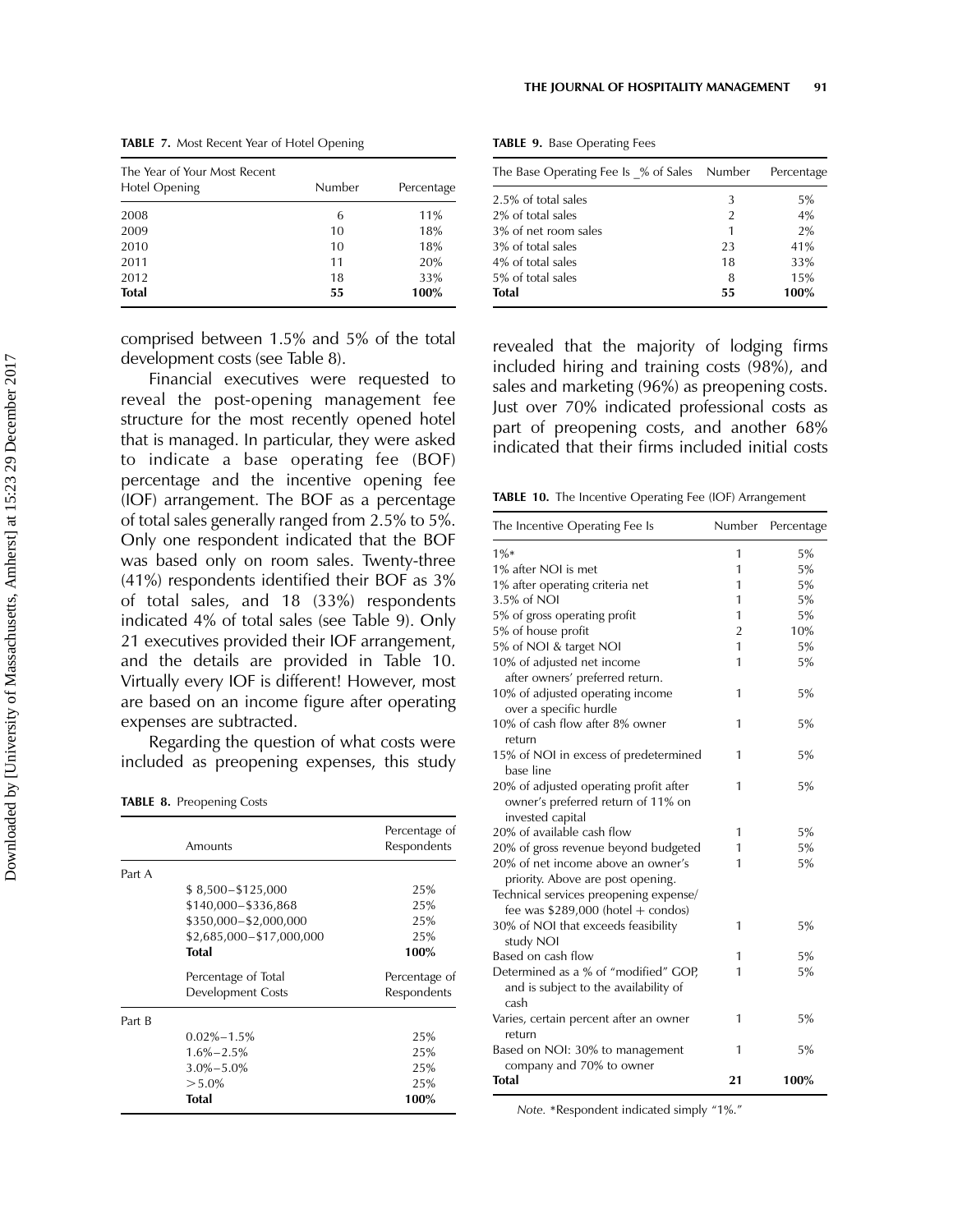|  | <b>TABLE 11. Preopening Costs Elements</b> |  |  |
|--|--------------------------------------------|--|--|
|--|--------------------------------------------|--|--|

| Preopening Costs Included<br>(56 Answered in Total) | Number | Percentage |
|-----------------------------------------------------|--------|------------|
| Hiring and training costs                           | 55     | 98%        |
| Sales & marketing (advertising &<br>promotion)      | 54     | 96%        |
| Professional costs, such as legal fees              | 41     | 73%        |
| Initial costs of operating supplies                 | 38     | 68%        |
| Salaries of executives involved<br>prior to opening | 37     | 66%        |
| Grand-opening party                                 | 31     | 55%        |
| Consulting costs                                    | 27     | 48%        |
| Other                                               | 19     | 34%        |

of operating supplies in preopening costs. The results are revealed in Tables 11 and 12.

According to USALI, preopening costs should be expensed at the time of the opening of the property. Only 15 (27%) companies expensed preopening costs properly in accordance with the 9th edition, and five (9%) companies partially expensed preopening costs. Meanwhile, 35 companies accounted for preopening costs in other ways contrary to

|  | <b>TABLE 12.</b> Preopening Costs Elements – Other |  |  |  |
|--|----------------------------------------------------|--|--|--|
|--|----------------------------------------------------|--|--|--|

Preopening Costs Included Other (Please Specify)

- Building, land, permits, landscaping, FF&E, finance fees, insurance costs, management fees, taxes
- † Employee relocation, office rent, employee meals, F&B costs for trial feedings and staff training
- † Franchise training
- Insurance, building permits, loan points, architect
- Land rent to airport authority
- License permits, temporary office, utilities, security, staff travel costs
- † Loan interest, loan closing fees
- Office space
- Office space (short-term) for hiring, relocation, opening team wages and travel, opening PR, restaurant opening expenses
- † Operating personnel salaries/wages prior to opening training supplies
- † Preopening hotel payroll, opening team (help from other hotels), training, temporary office, security, licenses, dues, uniforms
- Preopening fees paid to third-party manager
- Reservation expense, preopening office rent/utility expenses
- Some operating equipment not included in supplies such as bell carts, laundry cart, corporate travel
- **Travel**
- Utilities
- † Working capital, which typically covers the wages until enough revenue is generated

TABLE 13. Preopening Costs Accounts

| The Preopening Costs Prior to<br>Opening Were Accounted For as | Number        | Percentage |
|----------------------------------------------------------------|---------------|------------|
| Expense                                                        | 15            | 27%        |
| Expense and other                                              | 5             | 9%         |
| Current assets                                                 | 10            | 18%        |
| Other assets                                                   | 19            | 35%        |
| Current assets and other assets                                | $\mathcal{P}$ | 4%         |
| Other                                                          | 4             | 7%         |
| <b>Total Responded</b>                                         | 55            | 100%       |

the 9th edition of USALI. They recorded them primarily as either current or other assets (see Table 13). These companies are writing off their preopening costs over a period of time after the hotel is opened. The period of expensing varies from 1 month to 15 years.

Only eight (23%) of the companies expensed preopening costs within 1 year. The remaining write off preopening costs over periods exceeding 1 year. Twenty companies write off preopening over 1 to 5 years, and six write off the expenditures over periods greater than 5 years (see Table 14).

Finally, respondents were queried regarding the accounts that were charged as the preopening costs were expensed. Table 15 includes responses from 32 executives. Fourteen (45%) charged amortization, whereas 9% charged depreciation. Another seven recorded the expense as a fixed charge or other account that appears to be below GOP. Therefore, 75% of the respondents to this survey are not charging accounts directly related to operations.

TABLE 14. Months Preopening Costs Expensed

| Number | Percentage |
|--------|------------|
| 3      | 9%         |
| 5      | 14%        |
| 4      | 12%        |
| 16     | 47%        |
|        | 3%         |
|        | 3%         |
| 4      | 12%        |
| 34     | 100%       |
|        |            |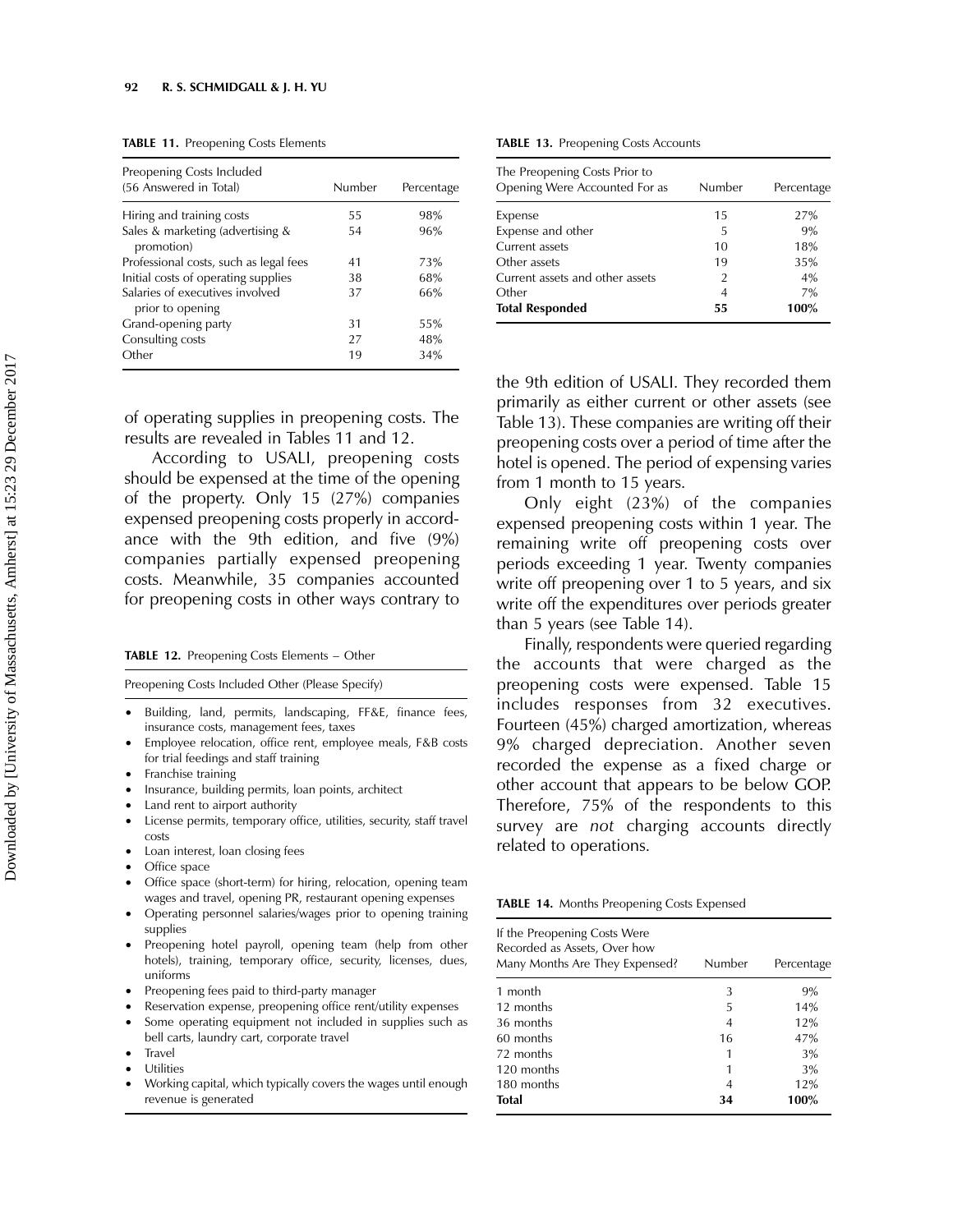|  |  |  |  |  | TABLE 15. Preopening Expense Accounts |
|--|--|--|--|--|---------------------------------------|
|--|--|--|--|--|---------------------------------------|

| If Preopening Costs Are Expensed<br>Over Time, What Expense Accounts<br>Are Charged? | Number         | Percentage |
|--------------------------------------------------------------------------------------|----------------|------------|
|                                                                                      |                |            |
| Amortization                                                                         | 14             | 45%        |
| Depreciation                                                                         | 3              | 9%         |
| Preopening*                                                                          | 3              | 9%         |
| Fixed charges                                                                        | $\overline{2}$ | 6%         |
| Below GOP before EBITDA                                                              | 1              | 3%         |
| Owners costs (below EBITDA)                                                          | 1              | 3%         |
| Subtotal                                                                             | 24             | 75%        |
| Deferred expenses                                                                    | 1              | 3%         |
| Expensed as named                                                                    |                | 3%         |
| Marketing, training                                                                  |                | 3%         |
| Miscellaneous                                                                        |                | 3%         |
| Operating supplies                                                                   |                | 3%         |
| Salaries & wages, technology                                                         | 1              | 3%         |
| Wages, advertising                                                                   |                | 3%         |
| Use cost seg. analysis                                                               |                | 3%         |
| Total                                                                                | 32             | 100%       |

Note. \*Presumably after GOP.

This research revealed that many lodging companies do not account for preopening costs according to U.S. GAAP rules updated by the FASB or in accordance with USALI as follows:

- 1. Some costs included as preopening costs are not preopening costs.
- 2. Preopening costs are not being expensed at the proper time.
- 3. Preopening costs are not being expensed to the proper accounts.

Because accounting for preopening costs is often improper, the related management fees will most likely be impacted. In addition, financial information presented on lodging firms' balance sheets will most likely be improperly stated. Clear guidance is required for accounting for preopening expenses by lodging firms, and the 11th edition of USALI should include guidance that has been excluded from the current edition.

# IMPLICATIONS FOR EDUCATORS AND PRACTITIONERS

First, this study provides educators with a range of preopening costs and the preopening costs as a percentage of total development costs, which can be shared with their lodging students, especially those enrolled in hotel development and advanced finance classes.

Second, this research reveals percentages for base operating fees and incentive operating fee structures. Because many hotels are currently managed, it is appropriate to educate hospitality students.

Third, in the discussion of financial statements, the hospitality financial management educators should consider discussing with their students preopening costs and the proper accounting for these costs.

Fourth, this study provides members of the revision committee of USALI with the current accounting for preopening, which appears to have not been the case for the 10th edition of USALI. This study should lead to a brief revisiting of this topic in the 11th edition and an emphasis on the proper accounting for preopening costs.

#### **CONCLUSION**

This study was conducted to clarify the ambiguity in accounting for preopening costs, because the 10th edition of the USALI provides no guidance in accounting for preopening costs. From this study, it is revealed that the majority of lodging firms are accounting for preopening costs contrary to proper accounting methods. Many firms accounted for non-preopening expenses as preopening costs or treated the preopening costs in various ways because of lack of guidance from USALI. As a result, it appears that the lodging industry needs more guidance for accounting for preopening expenses.

The majority of responding financial executives identified their properties as upper-midscale or midscale, and the vast majority of respondents also indicated that their properties had fewer than 200 rooms, imposing a limitation of this study. This limited sample cannot represent all the different types of properties. Further, future research should include privately developed properties to reflect a more representative industry practice in accounting for preopening costs.